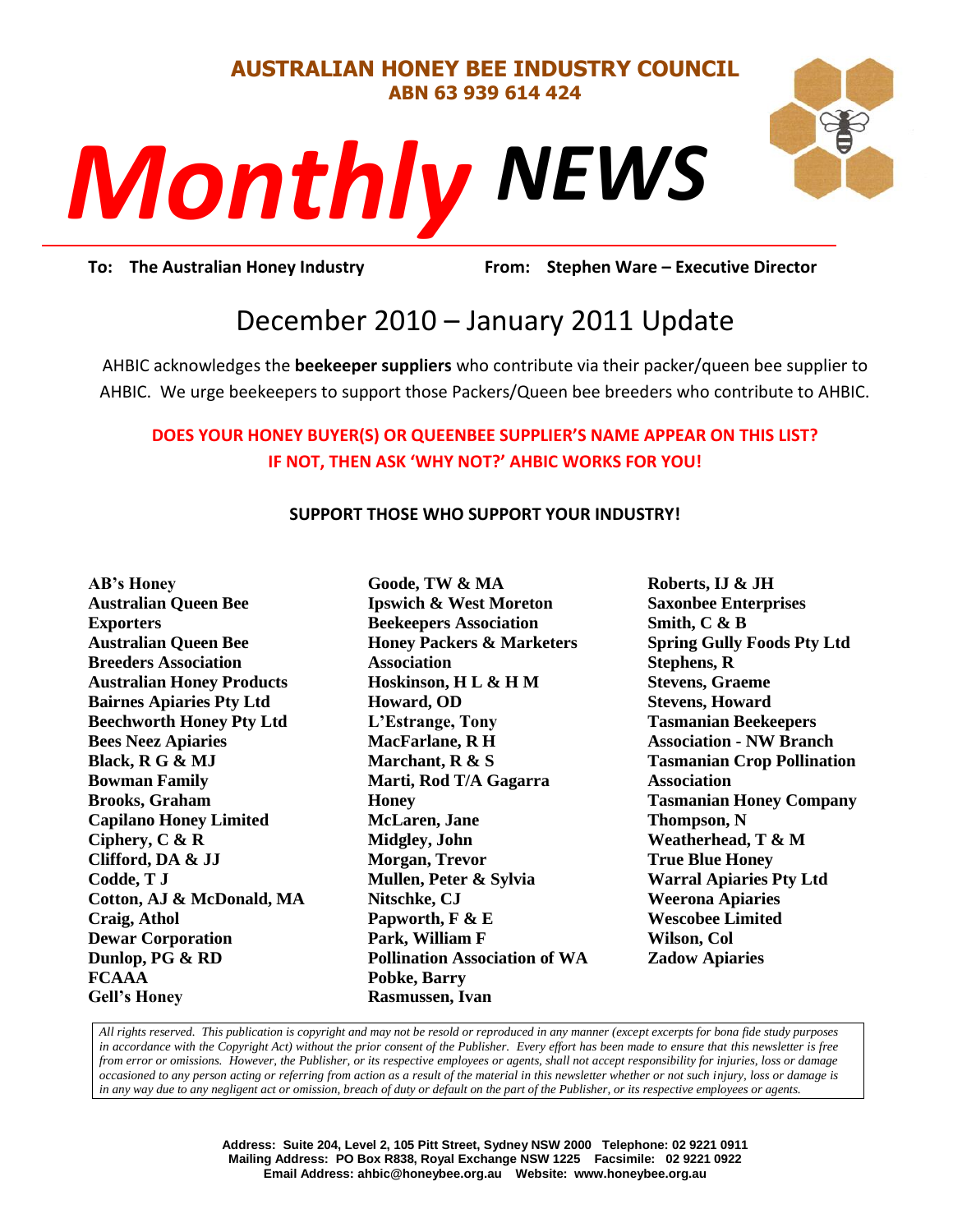# **UPDATE - AHBIC ACTIVITIES**

The following provides an update of recent activities of AHBIC naturally if you should seek any further clarification please do not hesitate to contact the AHBIC office.

- 1. On behalf of all of us at AHBIC I take this opportunity to wish all a Happy Christmas and Prosperous New Year.
- 2. AHBIC has been working to re-open trading relations with the United States following the US Dept of Agriculture's, Animal and Plant Health Service (APHIS) decision to temporarily suspend imports of honeybee queens and package bees from Australia.

The US Department of Agriculture's Animal and Plant Health Service (APHIS) informed the Australian Government on 28 October 2010 of the suspension of the importation of honeybees from Australia. After representations from the Department of Agriculture Fisheries and Forestry (DAFF), APHIS indicated that the suspension was due to concerns about specific bee viruses that were claimed to be present in Australia and may not be in the US and to concerns regarding the Asian honey bee incursion around Cairns. At present the temporary suspension remains in place and the DAFF continues to work to have the suspension removed.

3. The Department of Agriculture Fisheries and Forestry had previously advised it would be undertaking a risk assessment to enable the re-opening of the imported bees to the Quarantine Station at Eastern Creek. The closure of the Quarantine Station is doing immense harm to Australian Industry. Following discussions with AHBIC the Department has advised:

As has been previously advised by Conall O"Connell and Ms Rona Mellor, Deputy Secretary Biosecurity Services Group, the Department has commenced a review of the policy for the importation of queen honeybees. The review will cover all disease agents, pests and species of quarantine concern, including those that have emerged since the original policy was developed in the 1990s.

The review remains a high priority for the department. Two consultants with scientific knowledge and experience of honeybees have been contracted to provide technical input on agents of particular complexity and concern. As previously stated it is expected that a draft import policy will be available for comment in the first half of 2011. As a registered stakeholder you will receive notification when this is released. The timing of the release of a final policy will depend on a number of factors including the nature of stakeholder responses and the measures that are required to address biosecurity concerns.

The Eastern Creek facility has the capability to accept imports should this be required at the completion of the policy review and the capacity to import live honeybees is being included in planning for future post-entry quarantine arrangements.

4. AHBIC raised with the Government that New Zealand apples will be shortly entering Australia. Industry also raised with Government if it had any success in allowing Australian honey into the New Zealand market. The Government responded thus:

In May 2010, DAFF was advised that the review of an Import Health Standard related to Australian honey and bee products was still under consideration by the Ministry of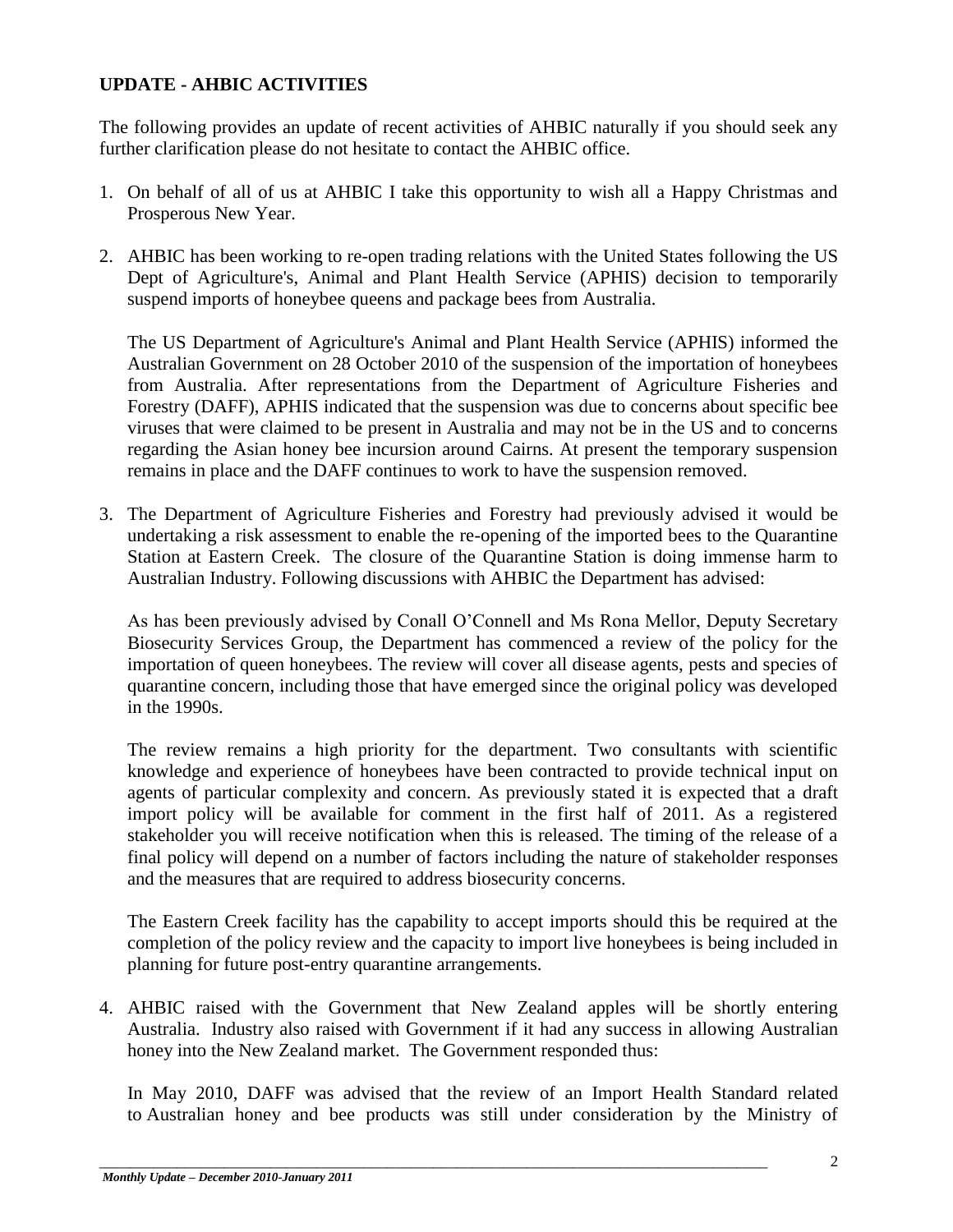Agriculture and Forestry-Biosecurity, New Zealand (MAFBNZ). A project officer has been employed by MAFBNZ to oversee further consideration of issues raised by its review panel on honey. This process is expected to be finalised by early 2011. When the outcome of the review is known DAFF will recommence negotiations with MAFBNZ for access of Australian honey and bee products.

5. The Prime Minister recently announced that the Australian/Korean Free Trade Agreement was a matter of priority for Australia. In response the Government responded to AHBIC:

In regard to the inclusion of honey in Australia"s proposed free trade agreement with Korea, the Australian Government is seeking a comprehensive outcome that includes improved market access for Australian honey into Korea. Korea has advised that its honey industry is sensitive. From consultations by the department and the Department of Foreign Affairs and Trade with the Australian honey industry, including with the Australian Honey Bee Industry Council, the Government also knows the importance the Australian honey industry attaches to improved market access for honey into the Korean market. The Government will continue to push for a high-quality outcome that includes improved market access for Australian honey.

#### 6. *Apis cerana* Queensland

This issue continues to be important to Industry and we are seeking clarification as to the next meeting of CCEPP. The following is a brief summary and progress report of the incursion response to date:

#### **Program status**

Casual surveillance staff numbers in the Asian honeybee (AHB) program were significantly increased earlier this year on a short term basis to gather data about the extent of the AHB infestation in the Cairns region. This information has been gathered and is currently being considered by national funding partners.

In September, casual staff were made aware by Biosecurity Queensland that the program may need to reduce its operations. Recently, 40 casual surveillance and administrative staff who were employed by Biosecurity Queensland on short term contracts were notified they were no longer required for the Asian honeybee program. The affected staff were offered the opportunity to seek casual employment on another Biosecurity Queensland eradication program and that twenty staff have expressed interest.

As Asian honey bees are not as active or visible during the north Queensland wet season, the national program does not require the same number of staff it requires through the dry season. Biosecurity Queensland has advised that there will still be sufficient staff throughout the wet season to respond to any public reports and remove any confirmed swarms or nests.

#### **Program status – funding**

Funding for the Asian honeybee program was adjusted in September when AHBIC advised it could not commit to a previously agreed funding figure resulting in a shortfall of \$500,000.

At the recent Primary Industries Ministerial Council (PIMC) meeting in Sydney, Ministers agreed to continue the program until the end of March 2011. Negotiations on funding the program are continuing with the national cost sharing partners. The Consultative Committee will need to review the costing extension. NMG consideration and endorsement will need to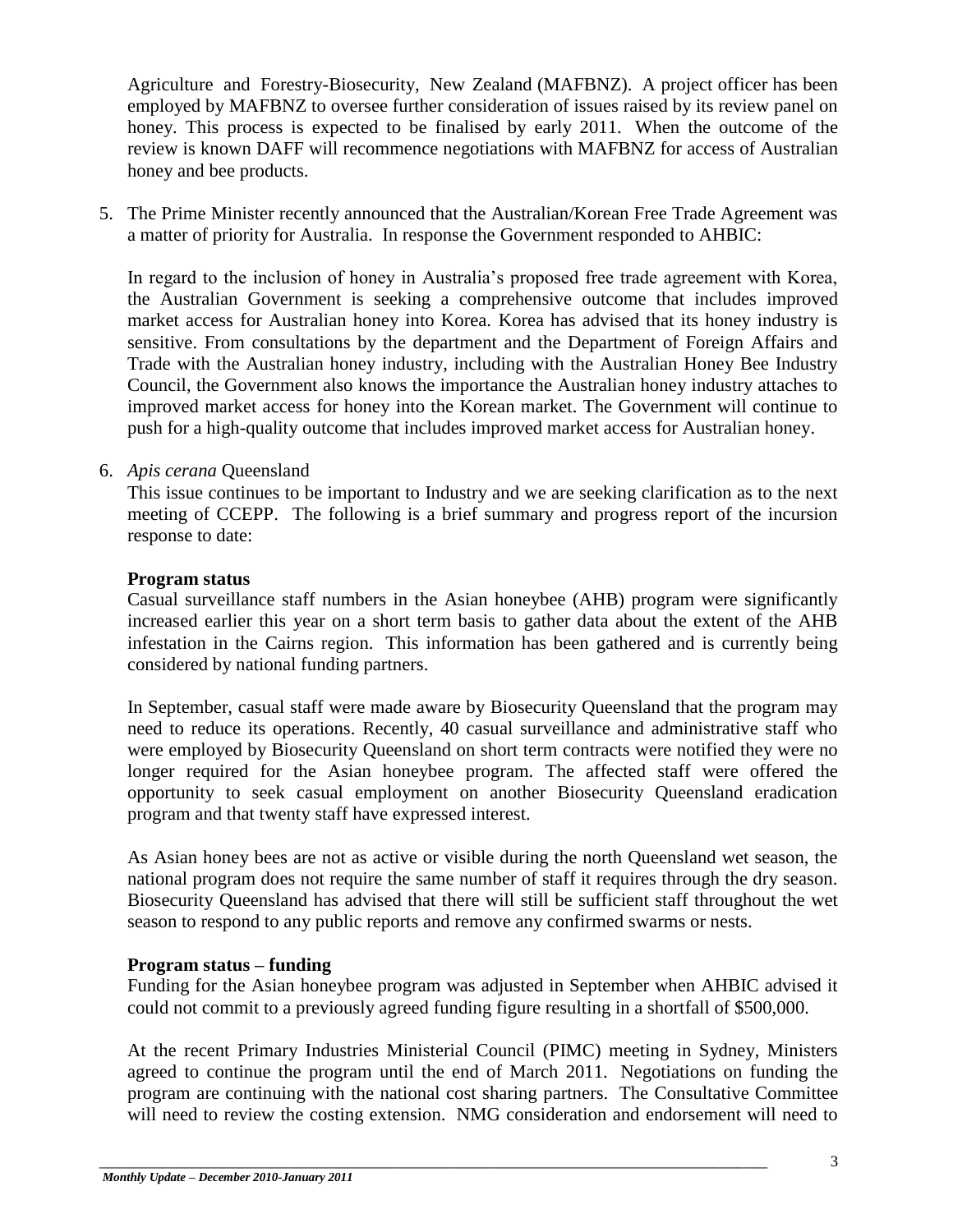be obtained. This is being progressed and I will come back to you when dates have been confirmed for the Consultative Committee and the National Management Group.

AHBIC is in principle and has advised Government its willingness to contribute to the three month extension of the program. This should enable time for the CCEPP meeting to make appropriate recommendations to the NMG in respect of a final decision on whether eradication is succeeding.

## **HONEYBEE ADVISORY COMMITTEE VACANCIES: CHAIR AND MEMBER**

The Rural Industries Research and Development Corporation (RIRDC) is calling for applications from interested people to apply for two positions (including Chair) on the Honeybee Advisory Committee.

The position of Chair will become available at the end of June 2011. The position of member of the Committee became available when Dr Denis Anderson resigned the position in preparation for his retirement.

The Committee consists of persons with a range of skills and experience in the research, production and processing sectors of industry together with a representative of the Corporation. The Committee provides recommendations on the allocation of research and development contributions (comprising industry levies and Commonwealth matching funds) to the RIRDC Board.

The Committee consults with industry bodies and participants to evaluate the requirements for research and development and to prepare a research, development and extension strategic plan. The plan is reviewed annually to monitor and evaluate the impact of projects.

Applicants should note that RIRDC program Committee guidelines generally preclude members of the executive of a national industry association from being a member of a RIRDC advisory committee. A joint industry/RIRDC selection process has been established to choose Committee members.

# **Written applications outlining your skills and relevant experience should be forwarded by 31 January 2011 to:**

Honeybee Program Rural Industries Research & Development Corporation PO Box 4776 KINGSTON ACT 2604

\_\_\_\_\_\_\_\_\_\_\_\_\_\_\_\_\_\_\_\_\_\_\_\_\_\_\_\_\_\_\_\_\_\_\_\_\_\_\_\_\_\_\_\_\_\_\_\_\_\_\_\_\_\_\_\_\_\_\_\_\_\_\_\_\_\_\_\_\_\_\_\_\_\_\_\_\_\_\_\_\_\_\_\_\_\_

**If you require further information about the Honeybee Program, please visit the Program's page on the RIRDC website (www.rirdc.gov.au), or contact the Honeybee Program Senior Research Manager, Dr Dave Alden, on 02 6271 4128 or [dave.alden@rirdc.gov.au.](mailto:dave.alden@rirdc.gov.au)**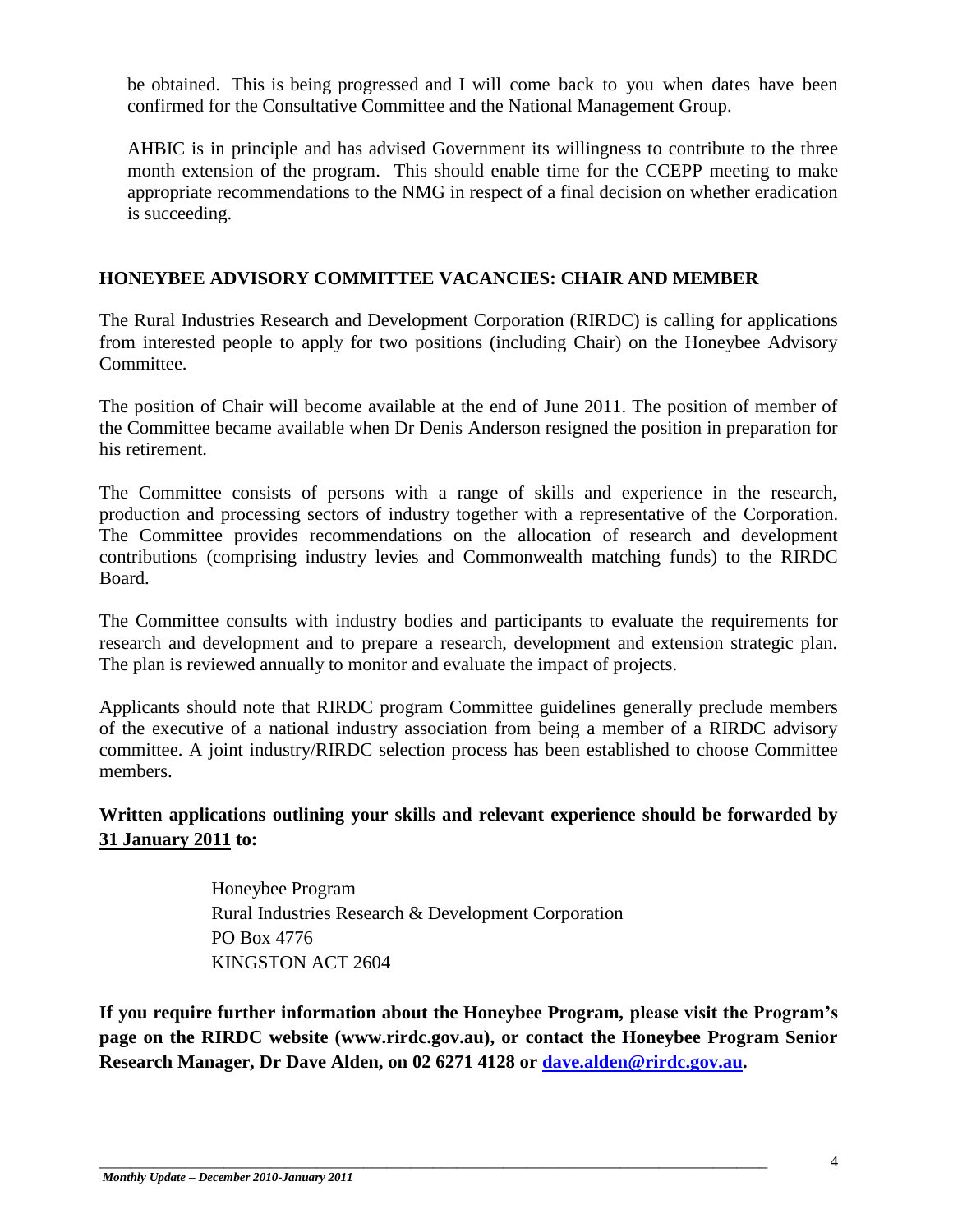## *APIS CERANA* **UPDATE**

## **Advice 84– 28 November 2010**

Finds for the past weeks up to Friday 26 November are:

IP289 was a swarm at Aeroglen IP290 was a swarm at Aloomba IP291 was a nest at Gordonvale IP292 was a nest at Edmonton IP293 was a nest at Deeral IP294 was a nest at Deeral IP295 was a nest at Edmonton IP296 was a swarm at White Rock IP297 was a nest at Earlville IP298 was a nest at Yungaburra IP299 was a swarm at Aloomba IP300 was a swarm at Meringa IP301 was a swarm at Cairns Port IP302 was a nest at Edmonton IP303 was a nest at Bayview Heights

There are several sites where beelining is continuing.

The most significant event of the past weeks has been the letting go of the casual staff. This has coincided with the spending of the allocated money and the coming of the wet season. There is 11 staff still in place to handle public notifications and attend to beelining. The detector dog and its handler are still in place.

Officially the Primary Industries Ministerial Council (PIMC) has extended the program to 31 March 2011. A telephone hook-up for the National Management Group (NMG) scheduled for Monday 29 November will not proceed due to departments seeking further technical information.

One thing that has been drawn to my attention in the past weeks is that there is still a misunderstanding of how the Asian bees work. The strain that is in Cairns is the Java strain. This exhibits different behaviour to the strains in south-east Asia. The strain that is in Thailand is amenable to being kept in boxes and will yield a surplus of honey, be that it is small. The Java strain is not amenable to be being kept in boxes. It absconds at the slightest disturbance and does not yield a surplus of honey.

So the view that has been expressed by some beekeepers that, if the Java strain is declared endemic, beekeepers will still be able to carry out beekeeping in the manner they are used to is totally erroneous. Maybe with this story being circulated we can understand why some in the horticulture industry are thinking that it will still be business as usual. This is far from the case and I would urge beekeepers when they have the opportunity to let those in the horticulture industry know this and maybe correct a misconception they have through incorrect information being given out by some beekeepers.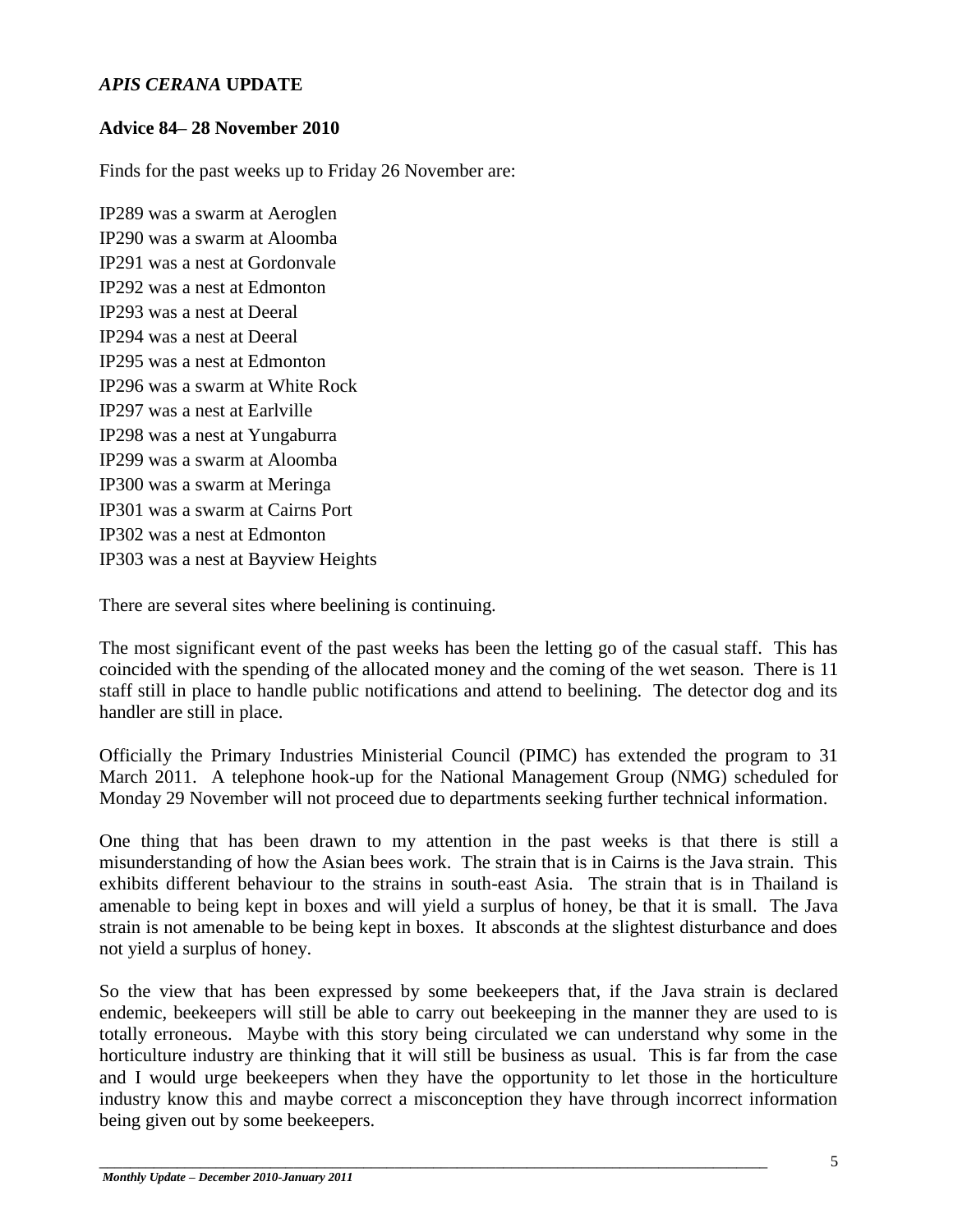#### **Advice 85– 10 December 2010**

Finds for the past two weeks up to Friday 10 December are:

IP304 was a nest at Centenary Park IP305 was a swarm at White Rock IP306 was a nest at Edmonton IP307 was a swarm at White Rock IP308 was a swarm at Manunda IP309 was a nest at Portsmith IP310 was a nest at Portsmith IP311 was a nest at Mount Sheridan IP312 was a nest at Woree IP313 was a nest at Bentley Park IP314 was a swarm at Manunda IP315 was a swarm at Fitzroy Island IP316 was a nest at Woree IP317 was a nest at Woree IP318 was a swarm at Portsmith IP319 was a swarm at Gordonvale IP320 was a swarm at Parramatta Park IP321 was a nest at Gordonvale IP322 was a nest at Gordonvale IP323 was a nest at Portsmith

Re IP3232, it is the first time that a nest has been found in one of the coconut logs put out as bait hives. This one has been good for helping train the dog and is to be used for a remote poisoning trial. There have been attempts in the past to have nests used for this trial but something has come up at the last minute which made the trial not able to be carried out.

The swarm at Fitzroy Island is the first time that the Asian bee has been found there. It is just off the coast with Yarrabah being nearby. At this stage it is not known whether the swarm came from the mainland or was from a nest on the island that established during refurbishment a few months back. Sweeping on the island has not found any more cerana.

An observation that has been made is that the nests now are not very old. This is a good sign and not finding old nests, to me, means that we are gradually get on top of the nests.

Negotiations are currently being held to provide the funding till 31 March next year. There is also a meeting of the Consultative Committee on Emergency Plant Pests (CCEPP) to be held shortly to put recommendations to the NMG. The CCEPP took over from the Consultative Committee on Asian Honey Bee (CCAHB). This occurred because the responsibility for the program has transferred from the animal side to the plant side of Department of Agriculture Forestry and Fisheries (DAFF).

#### *Trevor Weatherhead*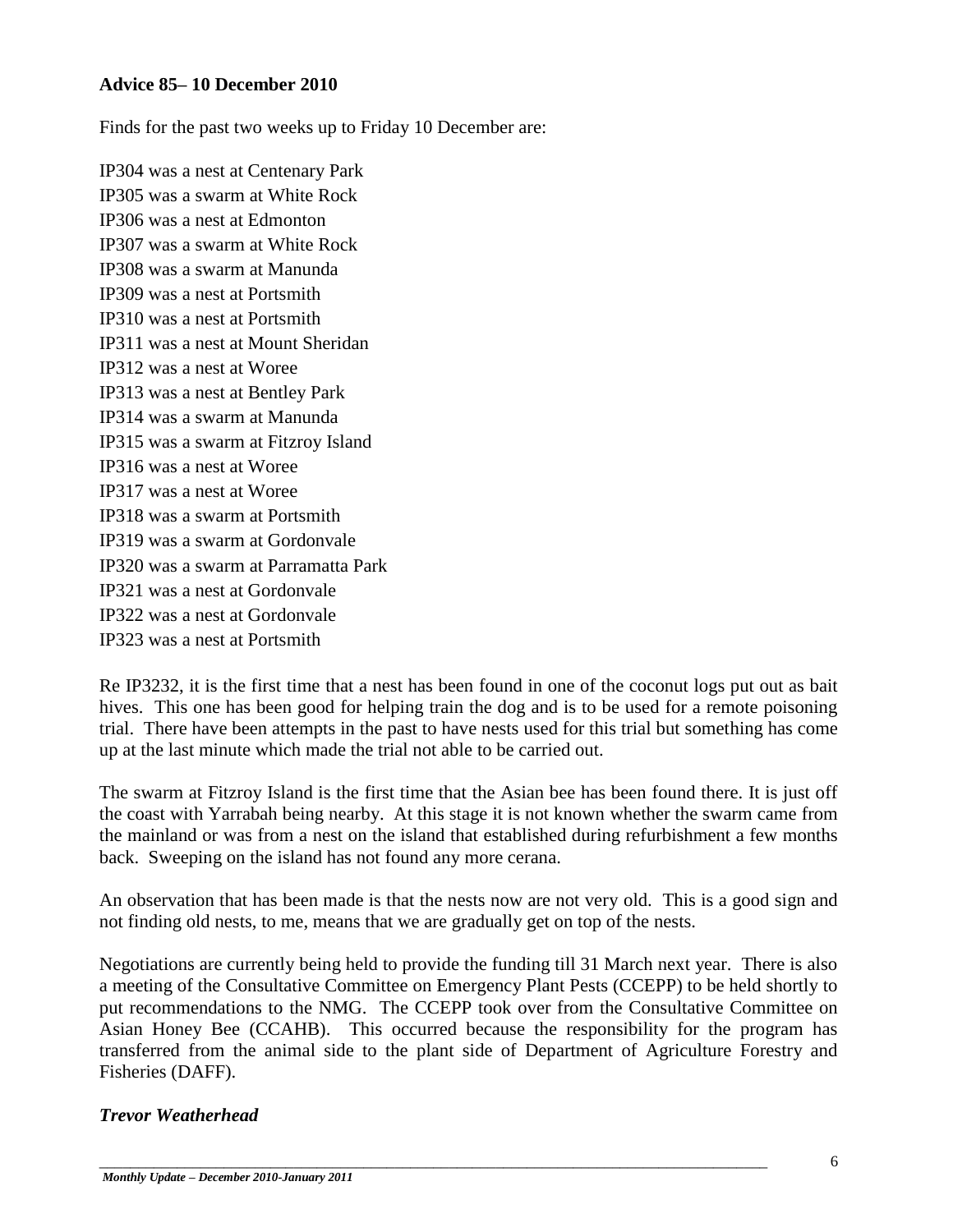## **ODOUR DETECTION DOG**

Odour detection dog (Zac) arrived in Cairns on 4 November. The process of transitioning Zac from his trainer Greg Horrocks to his handler Patricia Villegas is complete. Training of Zac by Patricia and with the support of Greg continues to progress rapidly. Currently Patricia and Zac are:

- Performing 3-5 training searches a day (most is 6)  $\bullet$
- Searching to a height of 3m
- Longest search time is 13minutes
- Searching successfully on AHB comb and bee  $\bullet$
- Training on live nests when possible
- Working well as a unit

Patricia is a competent and experienced dog handler and Zac is the best dog she has worked with and she is working extremely hard to get him operational as soon as possible.



*Zac buzzing to get started*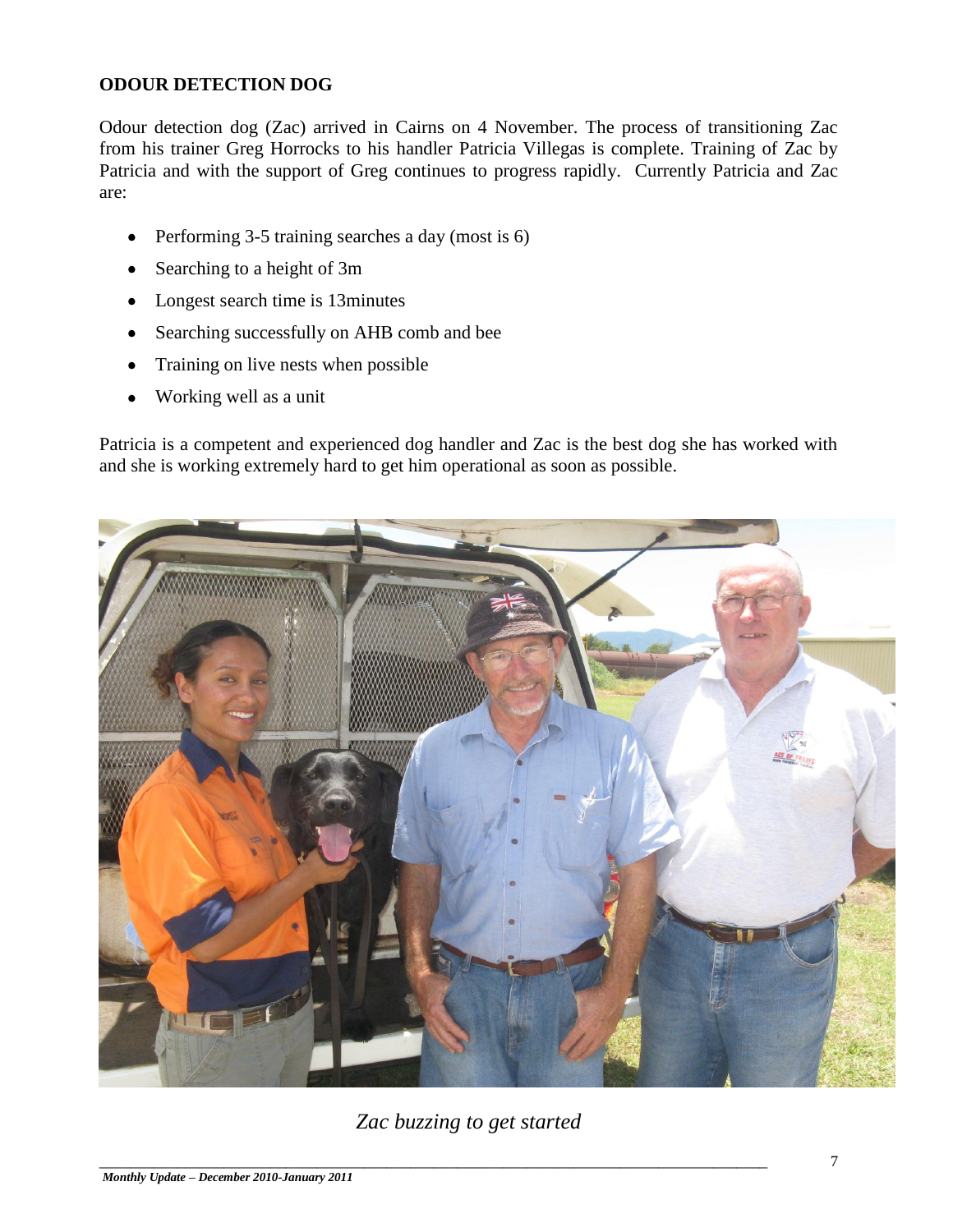# **AHBIC'S FOOD SAFETY & PREVENTION OF RESIDUES COMMITTEE UPDATE**

The Committee continues to work on a voluntary basis for the best interests of industry and we are happy to update you on a number of key recent events that may be of interest.

Exporters were faced with some rather radical changes by the Australian Quarantine & Inspection Service (AQIS) to export documentation procedures, which limited the capacity for many of us to meet our market specific requirements. Further consultation with AQIS has enabled us to reach an amicable outcome so far that has limited any interruption to exports of honey.

An unfortunate change in policy led to AQIS stopping the development of export honey orders that would have been regulated through the Export Control Act. The decision was made by AQIS that at this stage it was an unnecessary regulatory burden for industry and was thus not warranted. Industry will continue to observe our market access needs to ensure we can continue to see easy export access to key international markets.

Following some earlier advice from AQIS, the Committee awaits further advice on the expectations of the EU with regard to honey produced from hives that may have had a historical treatment of antibiotic (oxytetracycline). There are some concerns that hives treated in the past may require a longer withholding period than usual when being used to provide honey for export to the EU.

The National Residue Survey (NRS) continues to illustrate the conformance of Australian honey to international standards. A reviewed list of appropriate packers has been provided to the NRS to help them deliver a suitable survey, which will commence shortly.

In a new initiative, a review will commence on commercial honeys taken from treated hives with oxytetracycline as a means of assessing the appropriateness of the Maximum Residue Level or MRL at 300 ppb. The motivation for this work is to investigate whether the MRL can be reduced.

There is some frustration about the AQIS Imported Food Program"s ability to detect honey with residues at current levels of import border control testing. The problem we face is that the system is set up purely as a mechanism to control food safety and not compliance to food standards or residue levels, and there are minimal food safety concerns with honey. The Committee has written to Food Standards Australia New Zealand (FSANZ) to try and improve the level and degree of testing of imported honey. The aim is to ensure imports meet the high quality standards set by locally produced Australian honey.

Industry has been testing alkaloids (PAs) in honey to better understand their occurrence and at what levels they appear. To really understand this issue we do need to improve our knowledge of the human health implications or toxicology of different PAs and the role in which honey may play in human"s dietary exposure to PAs.

Simply, there is not enough data or good science surrounding PAs. Packers need to continue their blending codes of practice which is a responsible response. FSANZ is preparing a research proposal for industry to consider, which if we fund and progress will help us all better understand the issue and what our response should be.

\_\_\_\_\_\_\_\_\_\_\_\_\_\_\_\_\_\_\_\_\_\_\_\_\_\_\_\_\_\_\_\_\_\_\_\_\_\_\_\_\_\_\_\_\_\_\_\_\_\_\_\_\_\_\_\_\_\_\_\_\_\_\_\_\_\_\_\_\_\_\_\_\_\_\_\_\_\_\_\_\_\_\_\_\_\_

#### *Ben McKee*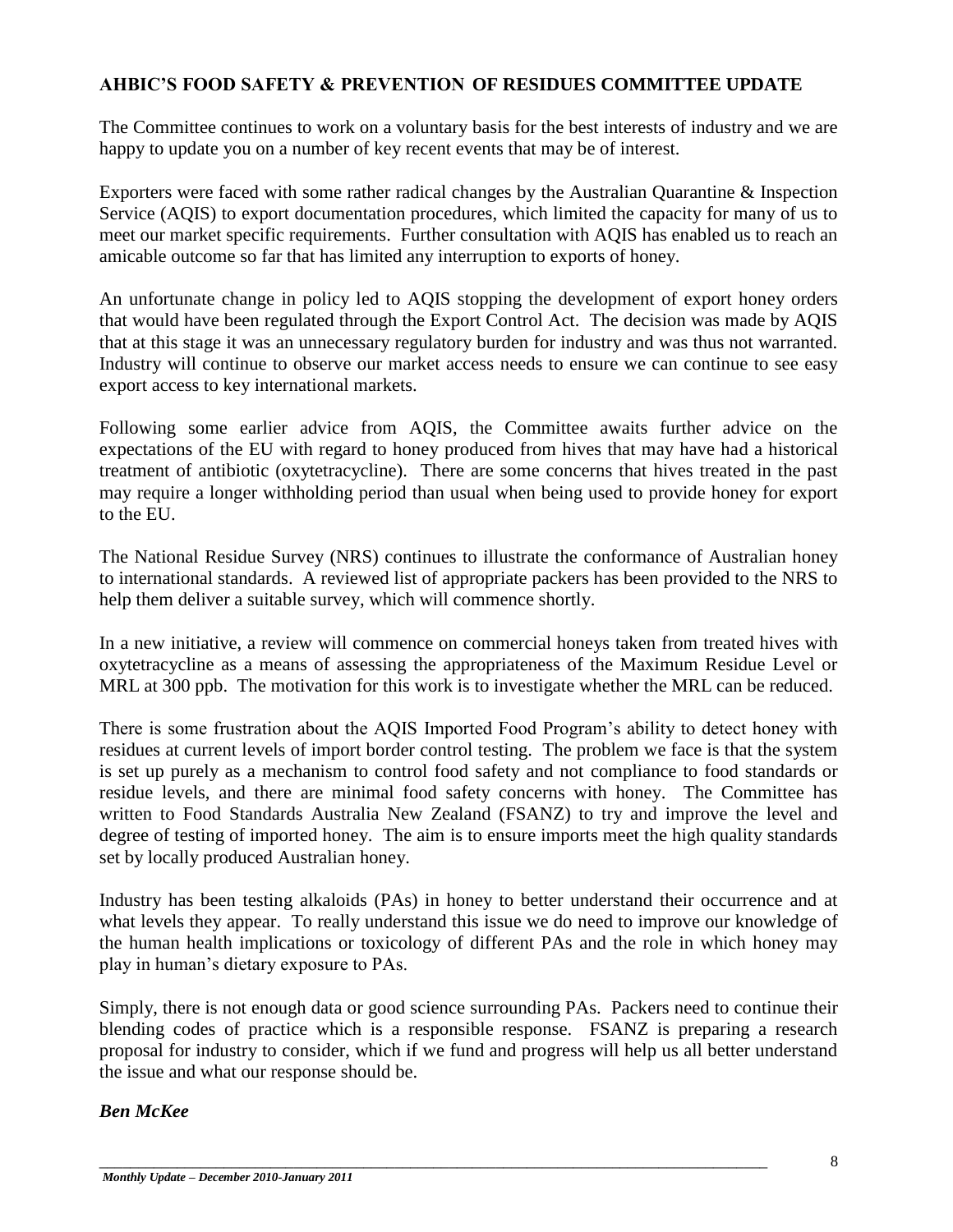#### **RIRDC'S KEY HONEYBEE PROGRAM ACTIVITIES IN 2010**

The 'Research in Progress' report <https://rirdc.infoservices.com.au/items/10-090> provides an excellent summary of projects that were completed and published or were continuing in 2009-10.

The Honeybee Program aims to improve the productivity and profitability of the Australian beekeeping industry through the organisation, funding and management of a research, development and extension program that is both stakeholder and marked focused. The objectives of the Honeybee Program are: • Pest and disease protection • Productivity and profitability enhancement to lift beekeeper income • Resource access security and knowledge • Pollination research • Income diversification including new product development • Extension, communication and capacity building.

This and recently published reports can be found on the "honeybee" page of RIRDC"s website [http://www.rirdc.gov.au/programs/established-rural-industries/honey-bee/honey-bee\\_home.cfm](http://www.rirdc.gov.au/programs/established-rural-industries/honey-bee/honey-bee_home.cfm) and include:

"*Non-chemical and minimal chemical use options for managing Varroa*" – a summary (including presentations) of two industry and researcher workshops held in August.

This report summarises outcomes from two related workshops convened by RIRDC and its pollination research partner Horticulture Australia Limited (HAL). The purpose of the workshops was to review control options, identify research projects and to raise Varroa management awareness. While chemical use may be a necessary short term response to Varroa infestation, viable longer term non-chemical R&D requirements are scoped in this report. Non-Chemical R&D needs include measures to address industry profitability, prevention strategies and preincursion option evaluation. Communication messages developed during the workshops focus on the need to educate both beekeepers and pollination dependent plant industries.

#### "*A study of existing and prospective markets and marketing activities for Australian honey*"

This RIRDC study aims to find ways to improve producer returns by assessing the effectiveness of the current supply chain arrangements and exploring the scope for the distribution of new and enhanced honey products. In particular, the study assessed the potential to deliver products specific attributes such as low Glycaemic Index (GI) and benefits derived from products that can enable antimicrobial and prebiotic activities.

#### "*Pollination aware – the real value of pollination in Australia*".

This report consolidates the available information on pollination in Australia at a number of different levels: commodity/industry; regional/state; and national. The report, including 35 case studies describing individual crops and commodities, provides a base for more detailed decision making on the management of pollination across a broad range of commodities. This project is part of the Pollination Program – a jointly funded partnership with the Rural Industries Research and Development Corporation (RIRDC), Horticulture Australia Limited (HAL) and the Australian Government Department of Agriculture, Fisheries and Forestry.

The *Honeybee R&D News* – the official newsletter of the RIRDC Honeybee Program is also available on this page.

\_\_\_\_\_\_\_\_\_\_\_\_\_\_\_\_\_\_\_\_\_\_\_\_\_\_\_\_\_\_\_\_\_\_\_\_\_\_\_\_\_\_\_\_\_\_\_\_\_\_\_\_\_\_\_\_\_\_\_\_\_\_\_\_\_\_\_\_\_\_\_\_\_\_\_\_\_\_\_\_\_\_\_\_\_\_

#### *Dave Alden*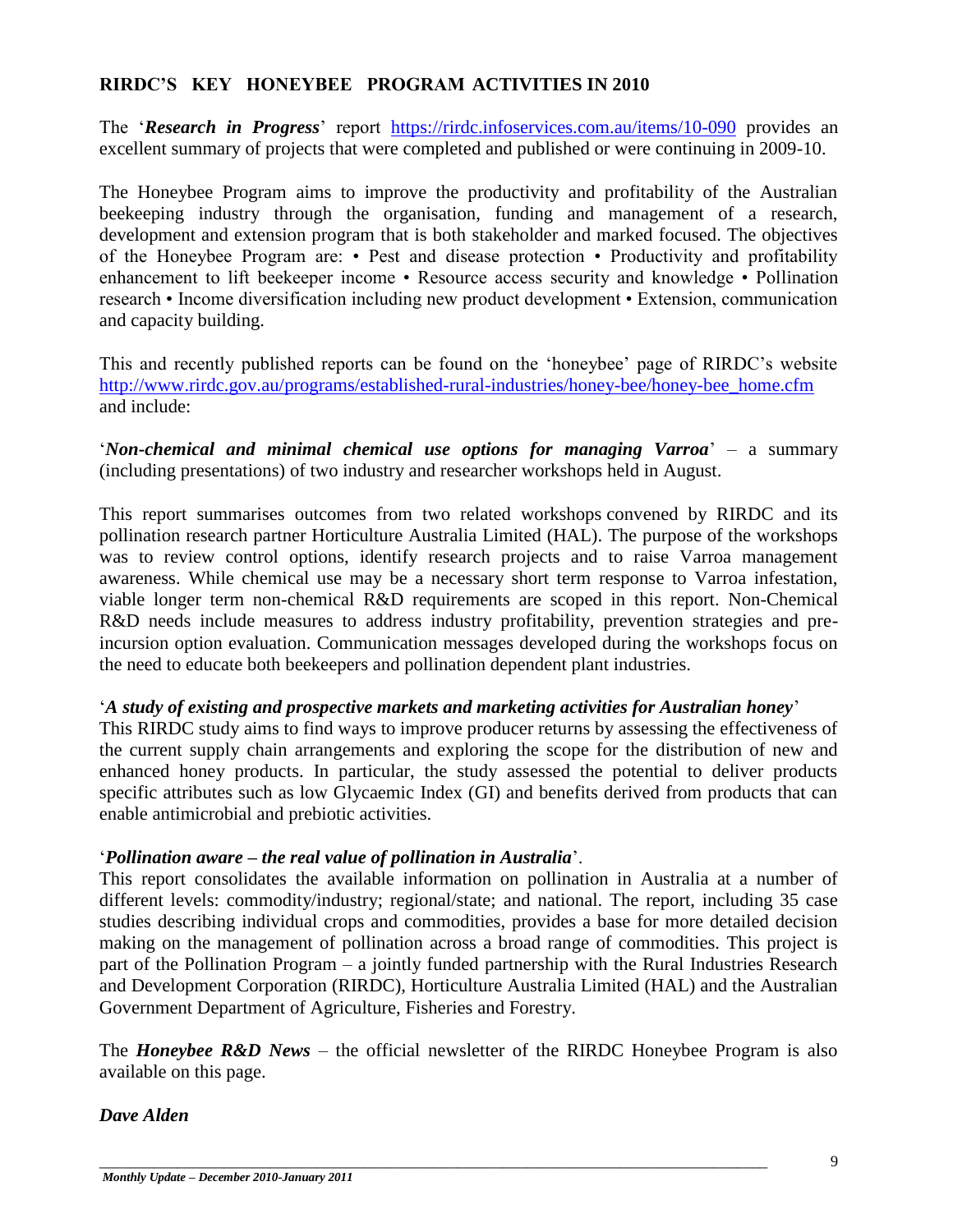

# **MAKING THE MOST OF POLLINATION TO BOOST AGRICULTURAL PRODUCTION**

Help is on its way for Australian agriculture, which is threatened by a blood-sucking mite likely to devastate wild populations of escaped European honeybees and attack commercial hives if it arrives on our shores. An estimated 65 per cent of agricultural production in Australia relies on honeybees for pollination, yet there is little awareness of its importance because of the incredible job done by wild honeybees.

A pollination manual is being written to provide practical advice for Australian and New Zealand beekeepers and the many growers reliant on them for crop production.

The manual is being prepared under the Pollination Program, a research and development strategy jointly funded by the Rural Industries Research and Development Corporation (RIRDC), Horticulture Australia Limited (HAL) and the Australian Government.

The manual is being written by the NZ Institute for Plant and Food Research Ltd. Lead author and pollination researcher Dr Mark Godwin says it will provide background information on the importance of pollination and the basics of plant flowering for specific crops and the pollination process.

The manual will then outline how best to manage both bees and these crops for pollination to get the best outcomes in terms of fruit production. There will be separate sections on each of the main crops reliant on pollination providing more specific information.

"The idea of the manual is to give straightforward information that readers can readily apply. It is being written in plain language that will clearly lay out the relationship between bees and their crops and how growers can best manage that relationship to ensure good crop outcomes and maintain healthy bee populations," Dr Goodwin said.

Gerald Martin, Chairman of the Pollination R&D Advisory Committee, says it's essential to optimise pollination and promote good pollination practices.

"A recent Pollination Program report, Pollination Aware, points out that a heavy reliance on incidental pollination means the yield and quality of produce is often not reaching its potential. However, growers will only pay for services if they are cost-effective," Mr Martin said.

"The best outcomes will be achieved through proper preparation of both the bees and the crops, and that is where the manual will be invaluable.

"The more demand there is for paid pollination and the greater the returns for beekeepers, the more the industry will expand. This in turn will protect agricultural and horticultural industries against the impact on wild bees of an incursion of Varroa mite.

"This parasitic pest has already devastated honeybee populations around the world and scientists say it's only a matter of time before it reaches Australian shores. It has already reached New Zealand," Mr Martin said. The manual is expected to be available in 2011.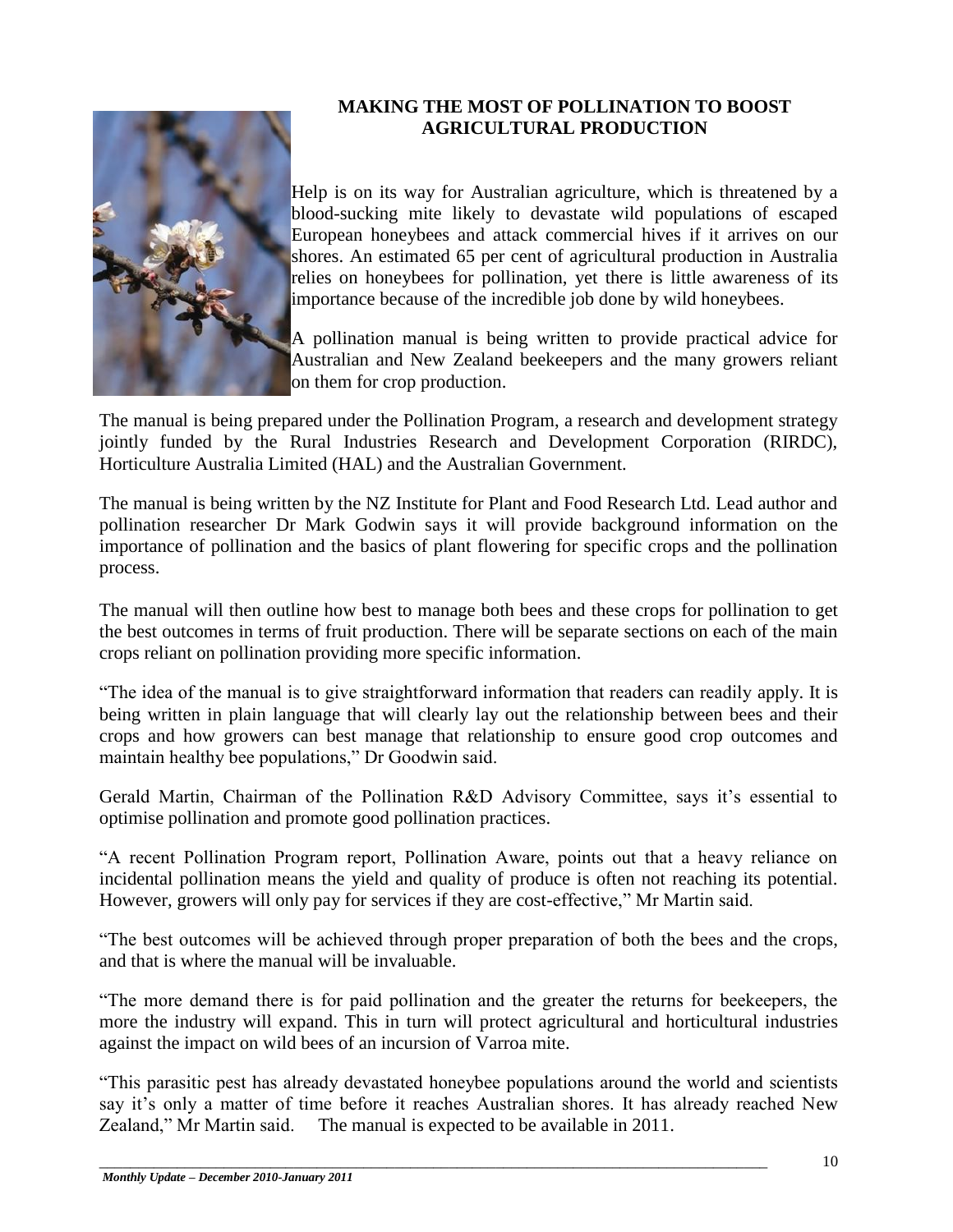#### **AUSTRALIAN BEES BANNED**

*Courtesy: Catch the Buzz By: Alan Harman* 

#### **Maybe A Virus, Maybe Not**

With little public fanfare, the United States has banned the importation of honey bee queens and package bees from Australia.

Minister Counsellor (Agriculture) Simon Smalley at the Australian Embassy in Washington and a spokesman for the US Department of Agriculture's Animal and Plant Health Inspection Service (APHIS) both confirm the move made towards the end of last month.

Both say there is a "temporary suspension" of the imports, but the APHIS website has a one sentence reference that reads:

"Importation of honey bee queens and package bees from Australia is prohibited."

But the halt is not because of the Asian bee incursion in northern Queensland as many expected but because of something called slow paralysis virus.

In a letter sent to APHIS official Wayne. F. Wehling and seen by *Bee Culture*, Australian world bee authority Dennis Anderson of the Commonwealth Scientific and Industrial Research Organization questions the decision, saying the virus has never been found in Australia.

"I wish to inform you that Slow Paralysis Virus has not been detected in or reported from Australia," Anderson says. "This is despite a number of surveys for it."

Anderson says this is borne out by the following:

"In the latest publication on SPV by Miranda et al 2010 … it states on page 2525 that quote "SBPV appears to be extremely rare, having been identified positively only in Britain, Fiji and Western Samoa (Allen & Ball, 1996; Anderson, 1990; Carreck et al., 2010; Martin et al., 1998), despite being included in surveys of Australia (Hornitzky, 1987), New Zealand (Todd et al., 2007), Scandinavia (Nordstrom et al., 1999) and Poland (Topolska et al., 1995). Only in Britain has it ever been associated with colony mortality (Carreck et al., 2010)'."

Anderson, principal research scientist at the CSIRO, says he is confident Australia knows what viruses are present in its honeybees.

"This is also borne out by the fact that since imports of Australian bees into the US started in 2005 (?), no viruses have been detected in Australian bees in the US that Australia didn't already know about and publish," the letter says.

He says the only exception is Israeli Acute Paralysis Virus (IAPV). However, Anderson says, prior to this virus being named IAPV by a researcher in Israel, that virus had been regarded in Australia as a strain of Kashmir Bee Virus.

"If SPV was the primary reason for APHIS suspending imports of Australian honeybees into the US (and this is the reason given in the official response), then the process that led to the decision to suspend has been a travesty and it should be reconsidered," Anderson"s letter states.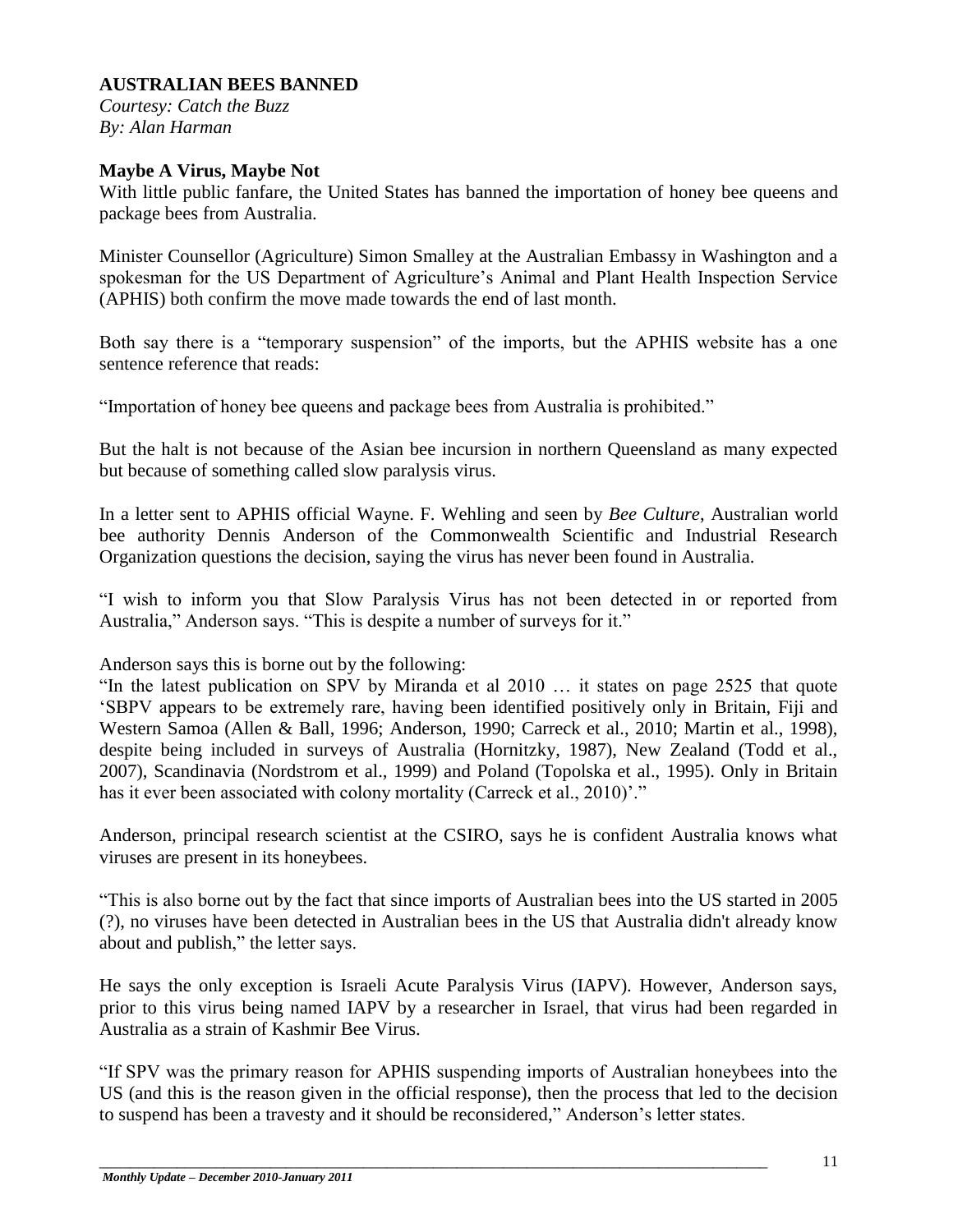In another letter, also seen by *Bee Culture*, Tim Ryan of Biosecurity Australia tells Daniel Weaver, president of the American Beekeeping Federation, his organization was in the process to writing to APHIS to start to detail the lack of evidence for SPV being in Australia.

"Your request for a copy of the letter from APHIS has come back to Biosecurity Australia, but the decision is that we cannot release government to government correspondence without the permission of the originating party," Ryan states.

"However, I can tell you that the letter states that suspension is "primarily due to slow paralysis virus" but then goes on to mention other viruses- TSBV and BVX.

"It quotes the findings of the APHIS Pest Risk Assessment from earlier in the year as support for the suspension "until Australia can control or eradicate the Asian honey bee and provide data about the distribution of bee viruses and pests, particularly SPV."

"To me this leaves them a pretty wide operating scope outside SPV. In my interpretation the letter also precludes an increase in the export exclusion zone around the Asian bee area again quoting the "unknown" distribution of SPV."

Australian bee exporter Warren Taylor, one of the pioneers of the US trade through his Australian Queen Bee Exporters Pty. Ltd. company, says SRV does not exist in Australia.

"Somehow, somewhere it was reported that we had Slow Paralysis Virus which was incorrect," he says in an email to *Bee Culture*. "I guess the ban is all political so USDA is now trying to find something else to hang their hat on.

"Our bees have been tested so frequently as they entered US I am sure that they would have found something if it actually existed.

"I guess US beekeepers will be very short of queens January to March as I visited Hawaii in June and saw problems they are having with Varroa and SHB."

| <b>FCAAA</b> | New South Wales Apiarists' Association     | 19 & 20 May 2011      |
|--------------|--------------------------------------------|-----------------------|
|              | Tasmanian Beekeepers' Association          | 3 & 4 June 2011       |
|              | Victorian Apiarists' Association           | 8 & 9 June 2011       |
|              | WA Farmers Federation - Beekeeping Section | 17 June 2011          |
|              | Queensland Beekeepers' Association         | 30 June & 1 July 2011 |
|              | South Australian Apiarists' Association    | 7 July 2011           |

#### **2011 CONFERENCE DATES**

| Honey Packers and Marketers Association               | <b>TBA</b>  |
|-------------------------------------------------------|-------------|
| National Council of Crop Pollination Associations     | 6 Jul 2011  |
| Australian Queen Bee Breeders' Association            | End of May  |
| Australian Honey Bee Industry Council                 | 8 July 2011 |
| Federal Council of Australian Apiarists' Associations | 6 July 2011 |